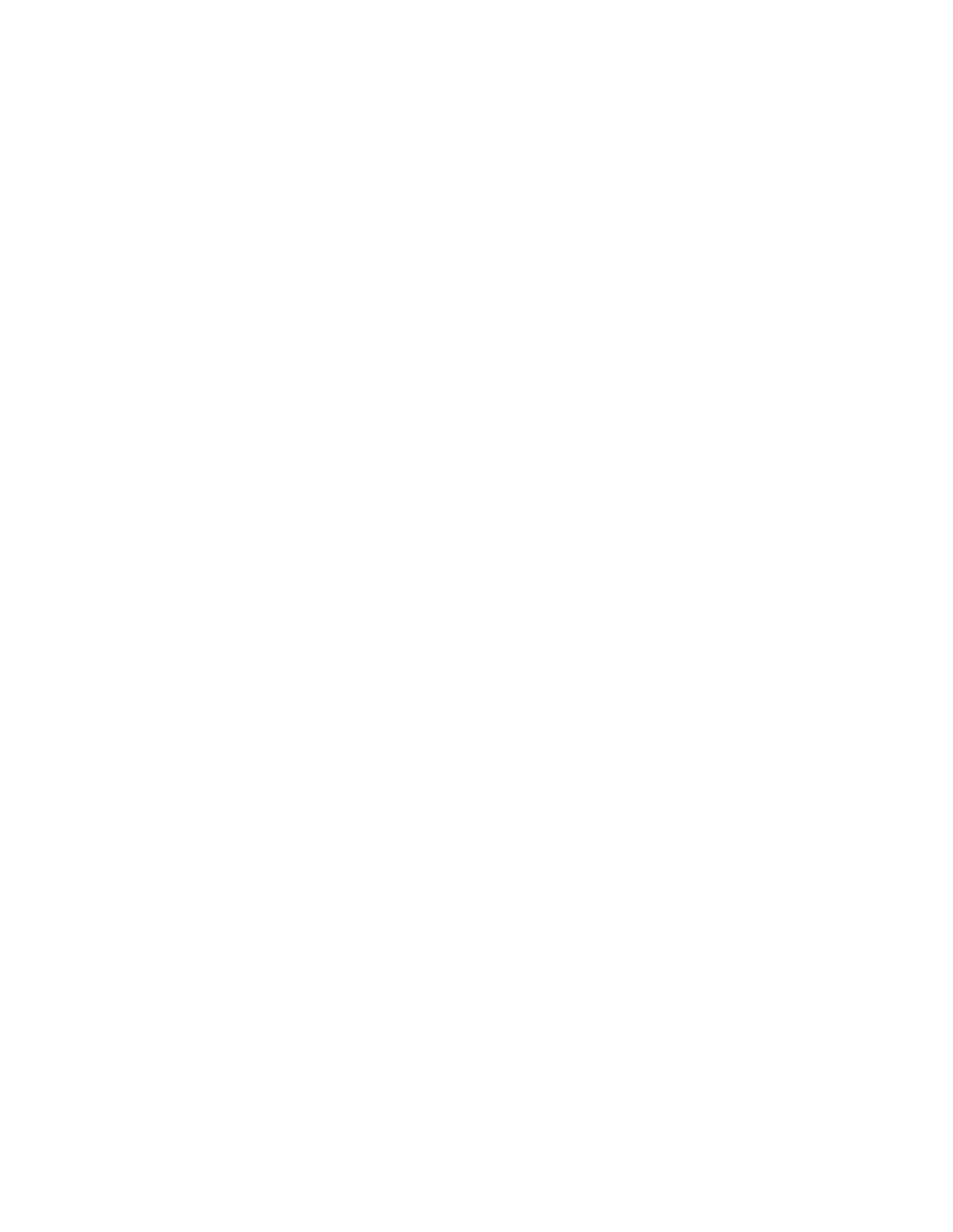#### **Introduction**

What would it take to make new and remake old neighborhoods so that a large, complex, metropolitan area moved decisively toward integration by race and income in the next 15 years? This paper provides background for the following case studies in this volume that try to answer this question in three regions: Chicago, Houston, and Washington, DC. The paper begins with a broad-brush overview of the major demographic changes that are expected to continue transforming housing markets in the US: population growth, aging, racial and ethnic diversity, and shifting household composition. It then describes the two principal patterns of political geography in metropolitan areas that affect decisionmaking about neighborhood inclusion: fragmentation and polycentricity. In the final two sections, the paper shows how national population growth trends could play out in each of the three commuting zones (CZs, analogous to metropolitan areas).<sup>[1](#page-2-0)</sup> It then closes with a discussion of the political geography of each region, offering thoughts about how fragmentation and polycentricity influence how the authors of the three case-study papers answer the question for the panel.

#### **Population Growth and Change, 2015-2040**

The US is becoming more diverse by age, race and ethnicity, household composition, and income even as its population continues to grow. Major metropolitan areas are the crucible of these changes. They account for most of the nation's population growth and a disproportionate share of its non-white population, have a greater diversity of household types and sizes, and feature much sharper income inequality than the rest of the US. Their responses to aging, diversification, and growth will likely have an outsized impact on the future of the entire nation.

<span id="page-2-0"></span><sup>1.</sup> I use commuting zones (CZs) rather than metropolitan statistical areas (MSAs) because the Urban Institute develops CZ–based population projections by age and race. One advantage of CZs over MSAs is that they take in both urban and rural areas; the entire territory of the US is in a CZ. The three CZs this paper explores overlap substantially with year-2013 MSAs defined by the Office of Management and Budget. Some outlying counties in each case do not overlap.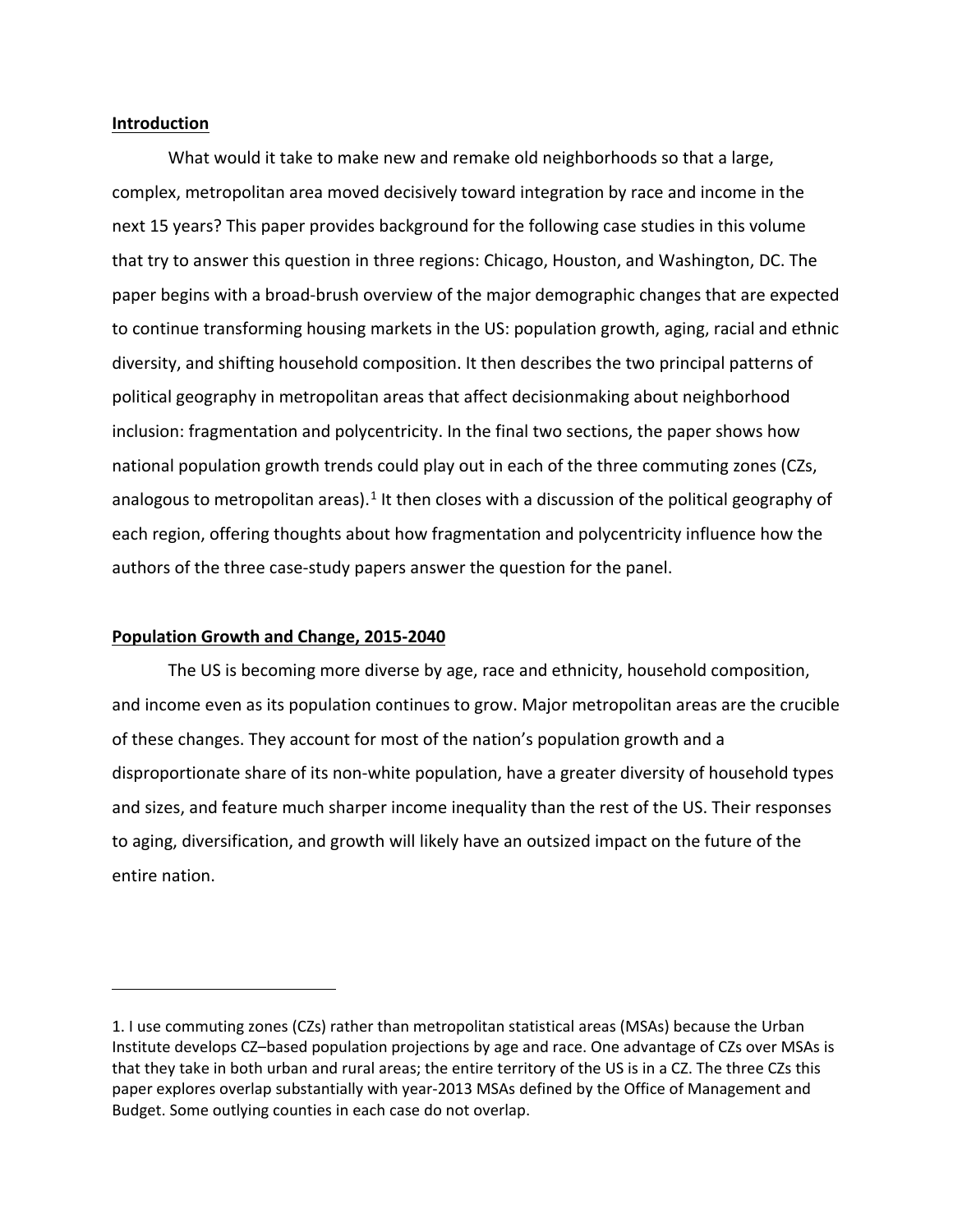#### **Growth**

The US has faster population growth than many other large, high-income countries. A mid-range projection by the US Census Bureau suggests that the nation is on track to add over 70 million people between 2010 and 2040. The 20 most populous commuting zones in 2010, where almost 125 million of the 309 million US residents lived, could grow by nearly 28 million people, or 11 million additional households. Five of these commuting zones—Los Angeles, Houston, Washington, Atlanta, and Phoenix—would add over 1 million households each. (Dallas-Fort Worth, if considered as a single region instead of two commuting zones, would also rank among the areas adding over 1 million households from 2010 to 2040). Among all 741 commuting zones, however, around 300 could lose population over these three decades if recent trends persist, the largest of which are in the Great Lakes states.

#### **Older Adults**

Across the nation, local decisionmakers face unprecedented growth in the number of older adults. Baby boomers are aging into their late 60s and 70s, following a much smaller generation. They also are expected to live longer than previous generations, magnifying the impact of their large numbers. Already, thanks to the growth in lifetime income and wealth that boomers have enjoyed, these older adults remain living by themselves in their own homes in much greater proportion than older adults of just two decades ago. At the same time, however, boomers are more racially diverse and more unequal by income and wealth than was the preceding generation. This diversity will therefore translate into increasing numbers not just of affluent homeowners in their 70s and 80s, but also of poor elderly renters, many of whom may not live as long as their more privileged contemporaries.

We still can only guess at the impacts of growing numbers of older adults on local housing markets. It may be that, like previous generations, baby boomers will have a low propensity to move; even so, the purchasing power even of a small proportion of this much larger population of older adults could encourage unforeseen innovations in housing that profoundly change many US metropolitan areas. These innovations could reduce relocation costs, resulting in greater propensity to relocate to a different housing unit, either within the same metropolitan area or elsewhere. Innovations and changes in demand could also shift

2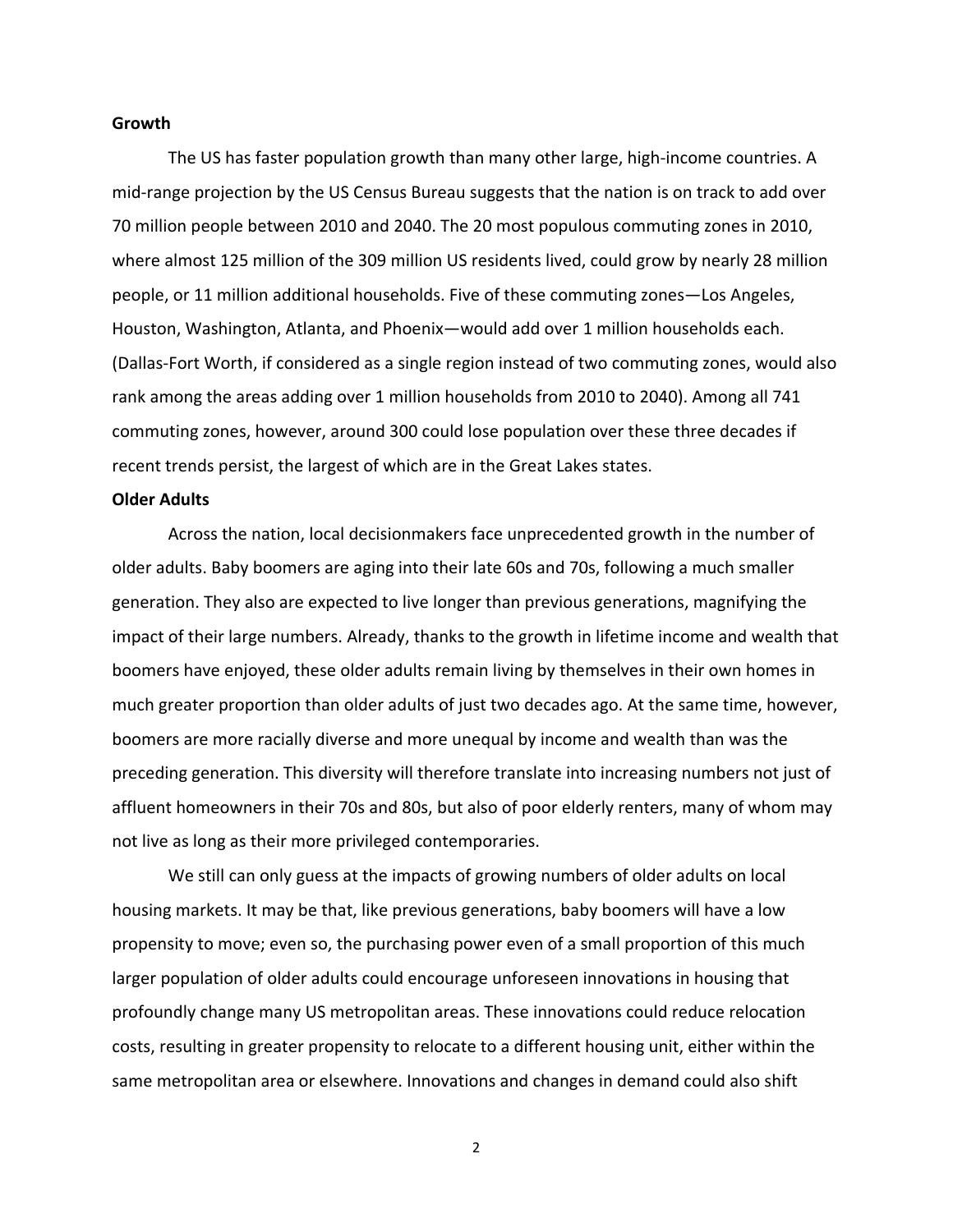property owners' calculus about how to use their homes, apartments, and parcels, and their perspective on what counts as adequate local infrastructure.

#### **Racial and Ethnic Diversity and Immigration**

At the same time, the nation is becoming more diverse, especially at younger ages, across numerous dimensions. Nationally, Hispanics, African Americans, Asians, and multiracial people are expected to account for nearly 90 percent of the net growth in households between now and 2030, as the rate of mortality among older white non-Hispanics approaches the rate of household formation by young white non-Hispanics. Many of these new households will remain renters for more of their life courses, since Hispanic and African American homeownership rates still lag behind those of white non-Hispanics by between 25 and 30 percentage points, with Asians trending about 10 percentage points below whites. If housing prices fall, incomes rise, and access to homeownership become easier to obtain via policy and market innovation, then many young adults of color with parents who have little wealth could become homeowners, resulting in stable or rising homeownership rates overall and a smoother handoff from baby boomer homeowners to their heirs. If the stars do not align well enough, however, then some metropolitan areas could face long-term turbulence in both their rental and their homeownership markets.

#### **Household Composition**

Household compositions have also become steadily more diverse, a trend that shows no sign of abating. Single-person households have become much more common, in part because some people live by themselves for decades but also because people's adult household status will differ across their life course to a greater extent than was the case for people born in the first half of the 20th century. People already spend a longer period in their 20s and 30s unmarried and/or without children, sometimes living with parents and sometimes alone. The decisions to have children and to marry have become less closely linked. With higher divorce rates among baby boomers compared with previous generations, the large growth in older households will also mean large growth in in single-person households. Along with this diversification by both race and composition, households have also become more diverse by wealth and income, a trend that shows no signs of abating anytime soon.

3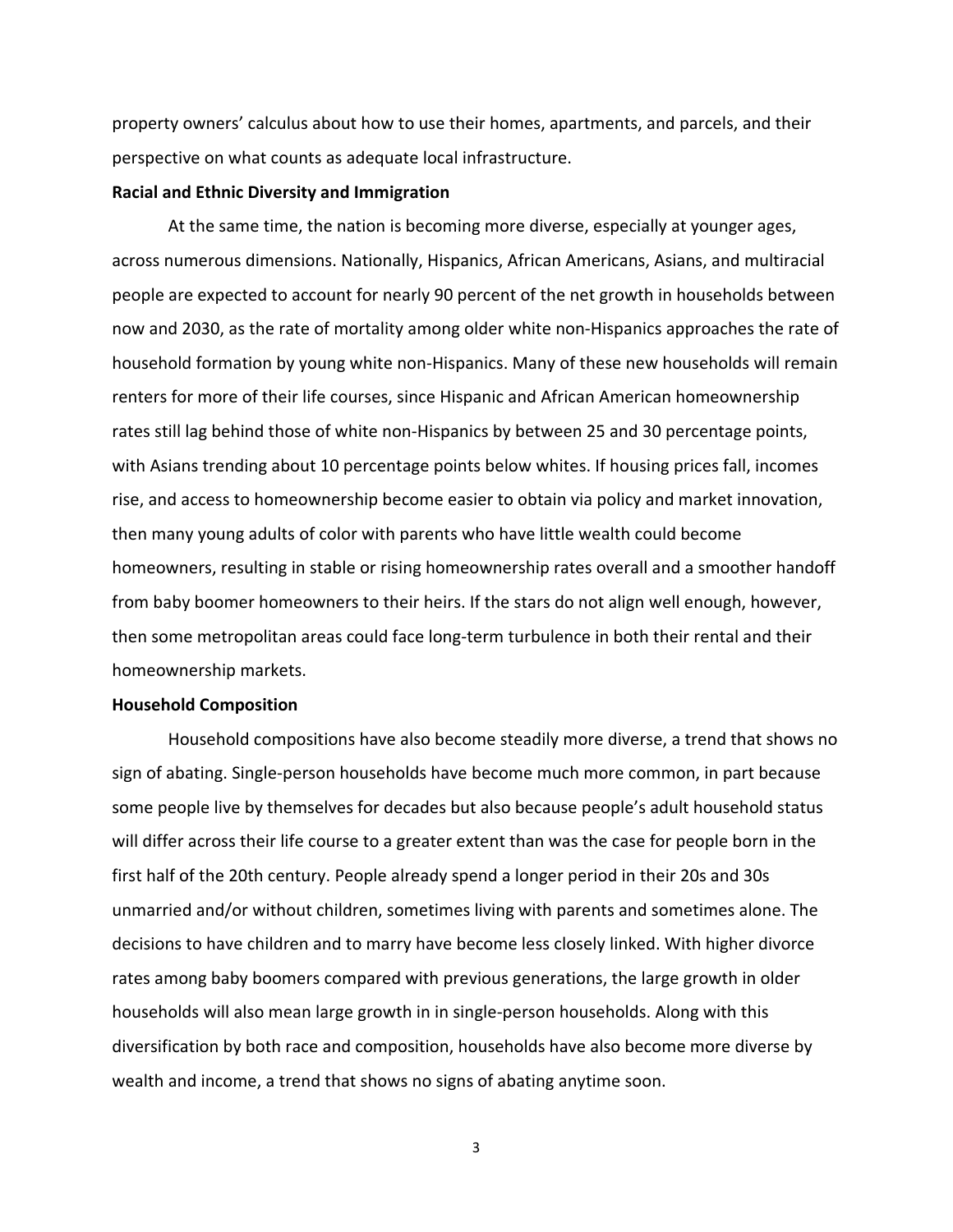#### **Political Geography: Landscapes of Inclusion and Exclusion**

As the US grows, ages, and diversifies in the next 25 years, what are the chances that the nation will see a growth in inclusive neighborhoods? The answer to this question depends in large part on the geography of the municipalities, townships, and counties in which these neighborhoods are located, because in every state—even those with growth management systems<sup>[2](#page-5-0)</sup>—local governments set rules and manage approval processes for residential growth: where, how much, and what types of housing can be built, as well as what community services must be provided to accompany it. Cities and counties also conduct an array of other activities that shape neighborhood change: programs for redevelopment of blighted areas, housing rehabilitation, affordable housing, and many others.

#### **Fragmentation: The Tiebout Landscape of the Northeast and Midwest**

In commuting zones dominated by small municipalities and townships, a small number of jurisdictions—usually medium-sized to large cities—accounts for a disproportionate share of the less expensive rental stock, including subsidized housing. Such commuting zones predominate in the Northeast and Midwest, $3$  in part because of the longstanding tradition of local land-use control and infrastructure governance at the town (New England) or township (mid-Atlantic and Midwest) level.

The small municipalities in these CZs have political and fiscal incentives that push them toward internal homogeneity. According to some theories, notably Charles Tiebout's, people choose to live in these communities based on their preferences for public services and their willingness to pay for them.<sup>[4](#page-5-2)</sup> These preferences also extend to their willingness to share facilities and neighborhoods with people of other races and income levels.<sup>[5](#page-5-3)</sup> Because people and businesses can "vote with their feet," local decisionmakers must follow their taxpaying, voting, and campaign-contributing constituents' preferences or face either electoral defeat or exit. Zoning is a necessary element for controlling the amount and character of development,

<span id="page-5-0"></span><sup>2.</sup> DeGrove (1992).

<span id="page-5-1"></span><sup>3.</sup> Pendall, Puentes, and Martin (2006).

<span id="page-5-2"></span><sup>4.</sup> Tiebout (1956).

<span id="page-5-3"></span><sup>5.</sup> Danielson (1976).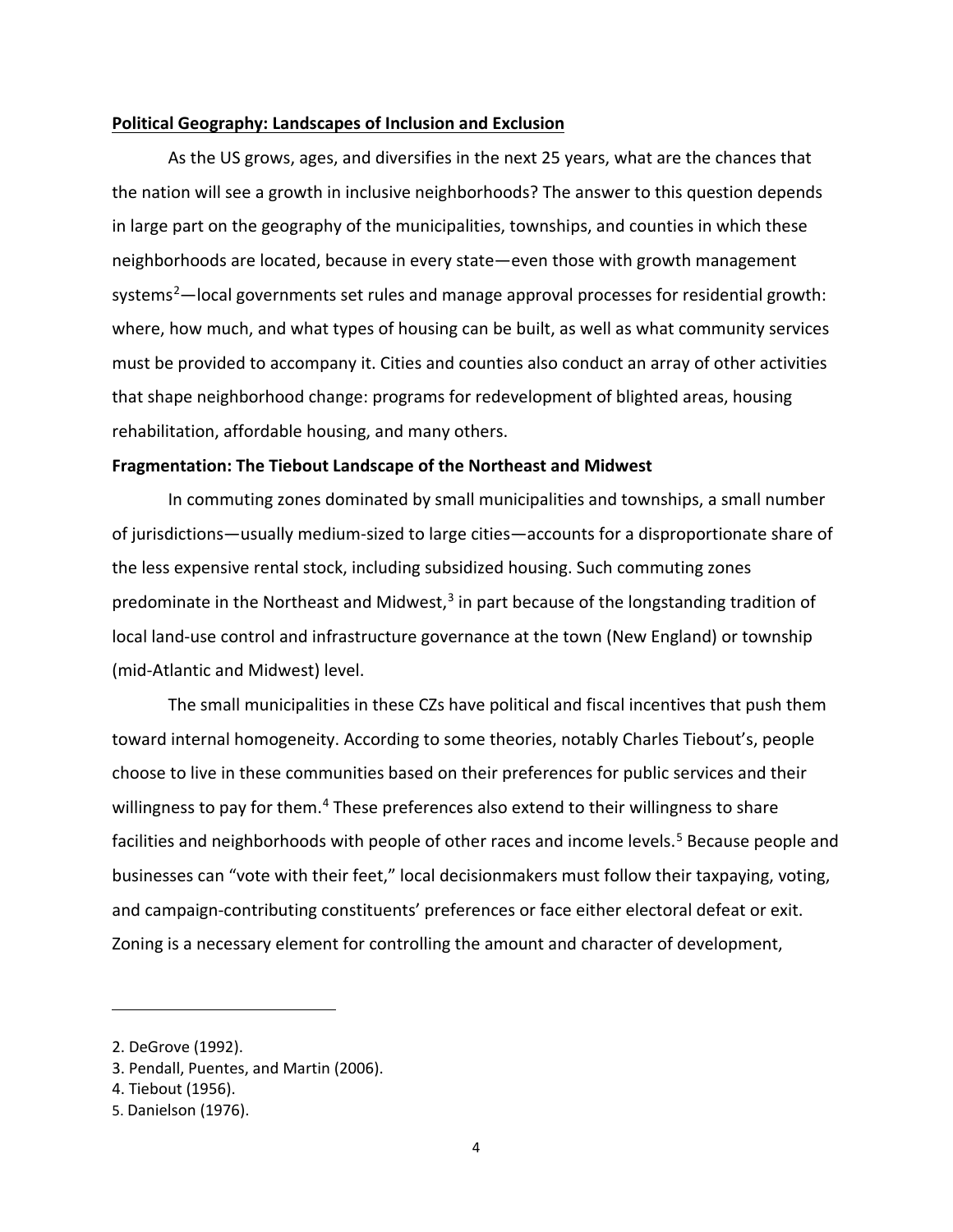according to these theories, because zoning imposes barriers to entry on people who might consume more public services than they are able to pay for. Zoning limits housing density and otherwise makes rental housing hard to build and expensive to occupy, reducing the number of people of color and low-income households who can live there. [6](#page-6-0)

CZs in New England, the mid-Atlantic states, and the Midwest also have a number of characteristics that have allowed housing construction to outpace housing demand at the regional scale. Small, pro-growth jurisdictions at the urban fringe accommodate builders' and landowners' development applications, often on large lots with on-site septic systems and wells rather than public sewers and water systems, both of which are preconditions for dense development. As new supply comes on-line for the most affluent households at the regional fringe, older housing close to the urban core loses its value and becomes subject to absentee ownership, vacancy, and abandonment. Galster calls this "the regional housing disassembly line."[7](#page-6-1)

The pathways to inclusion in these fragmented CZs almost certainly have to involve at least some action by either state legislatures or federal and state courts. Massachusetts' "antisnob zoning" law, Chapter 40B, is a long-standing example of a mandate for inclusion that came about because of Boston's political strength in the state legislature in the late 1960s; the law allows developers to appeal local denials of affordable housing proposals to a state override board and has been responsible for the production of tens of thousands of housing units since its enactment. Recent changes to state law have complemented it with fiscal incentives to suburban towns that agree to zone for denser housing development. Another route has been through legal challenges, exemplified by the *Mount Laurel* and *Westchester* cases.[8](#page-6-2) In all these cases, more exclusive communities are being forced to reduce their barriers to affordable housing construction.

<span id="page-6-0"></span><sup>6.</sup> Pendall (2000).

<span id="page-6-1"></span><sup>7.</sup> Galster (2012).

<span id="page-6-2"></span><sup>8.</sup> *U.S. ex rel. Anti-Discrimination Center v. Westchester County*, 668 F. Supp. 2d 548, 563 (SDNY 2009); *Southern Burlington County NAACP v. Township of Mount Laurel*, 67 NJ 151, 336 A.2d 713 (1975).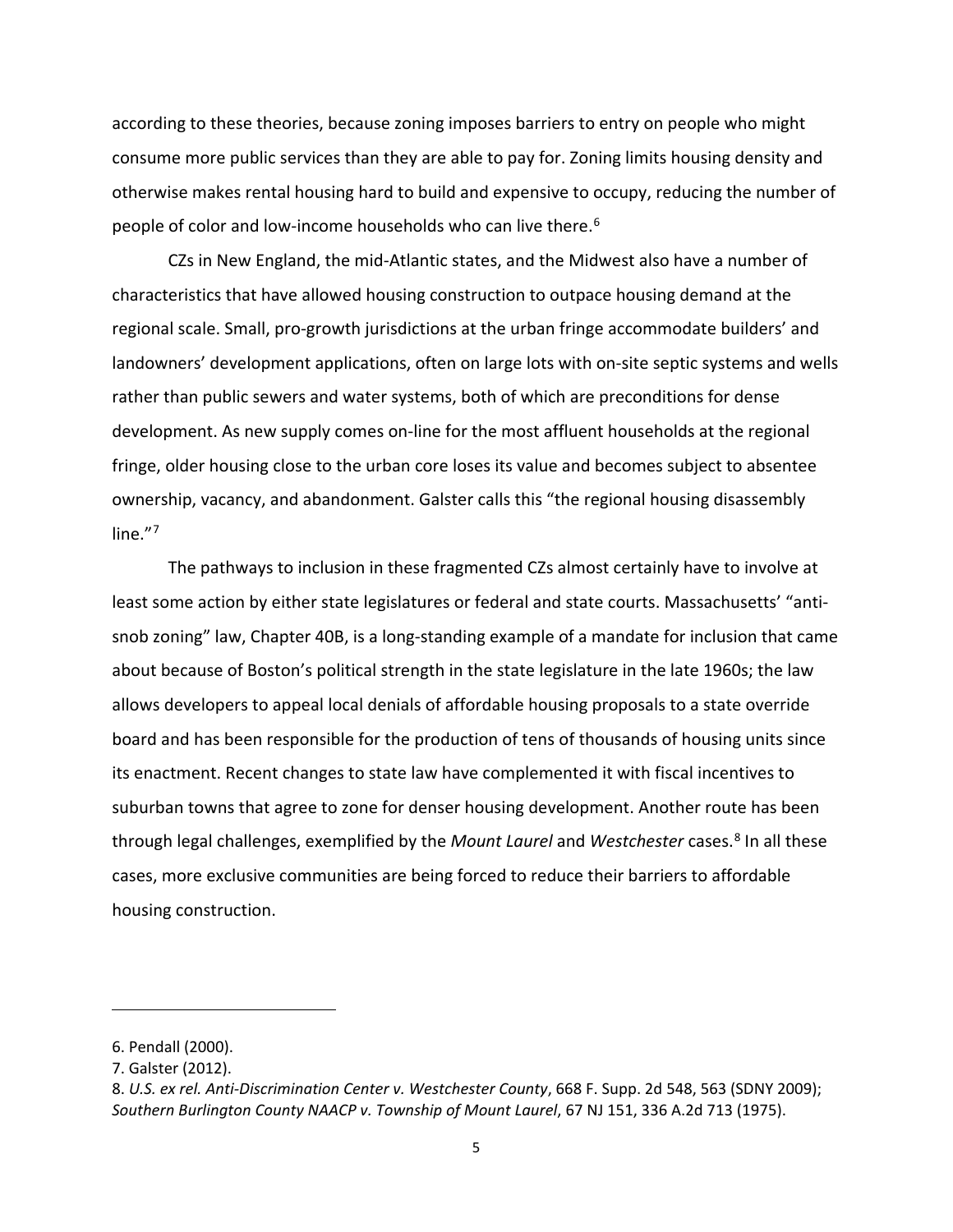Segregation among cities and townships (whose boundaries often coincide with schooldistrict boundaries) has eroded in some of these CZs in recent years as inner suburban housing has aged and become more affordable to low-income households and people of color, with immigrants playing an important role in the diversification of some suburbs. [9](#page-7-0) This growth in suburban diversity can be one route to the erosion of exclusionary practices in more affluent and whiter communities; Orfield describes a process in Minnesota in which state legislators from Minneapolis and St. Paul aligned with suburban representatives in a legislative coalition that improved regional planning for growth management and inclusion.<sup>[10](#page-7-1)</sup> Coalitions of inner suburbs have also emerged in Cleveland and St. Louis, spurred in part by organizing by the faith-based Gamaliel organization.<sup>11</sup>

#### **Polycentricity: Urban Politics in Suburban Metropolitan Areas of the South and West**

The local political geographies in the South and West differ fundamentally from those in the Midwest and Northeast. Counties make decisions about land development in unincorporated areas, and townships do not exist as independent decisionmaking entities. These CZs tend, therefore, to be less jurisdictionally fragmented than those in the Midwest and Northeast, though the precise degree depends in part on state laws and constitutional provisions on annexation and incorporation. Where incorporation is relatively challenging and annexation easy, as was the case in Texas for most of its history, large cities dominate the landscape. Where incorporation is easy and annexation challenging, by contrast, CZs can become quite fragmented. Because medium-sized to large jurisdictions cover so much territory in these CZs, the politics of suburban development can be much less predictable than in the fragmented "Tiebout landscape" of the Northeast and Midwest. Elected officials need to respond to electoral pressure not only from the "median voter," but also from small interest groups with intense interests, including landowners, builders, business leaders, civil rights organizations, community organizers, and others. That is, the politics can resemble urban politics. And with a smaller number of neighboring jurisdictions, elected and appointed officials

<span id="page-7-0"></span><sup>9.</sup> Orfield (1997).

<span id="page-7-1"></span><sup>10.</sup> Orfield (1997); Orfield (1998).

<span id="page-7-2"></span><sup>11.</sup> Swanstrom (2006); Keating and Bier (2008).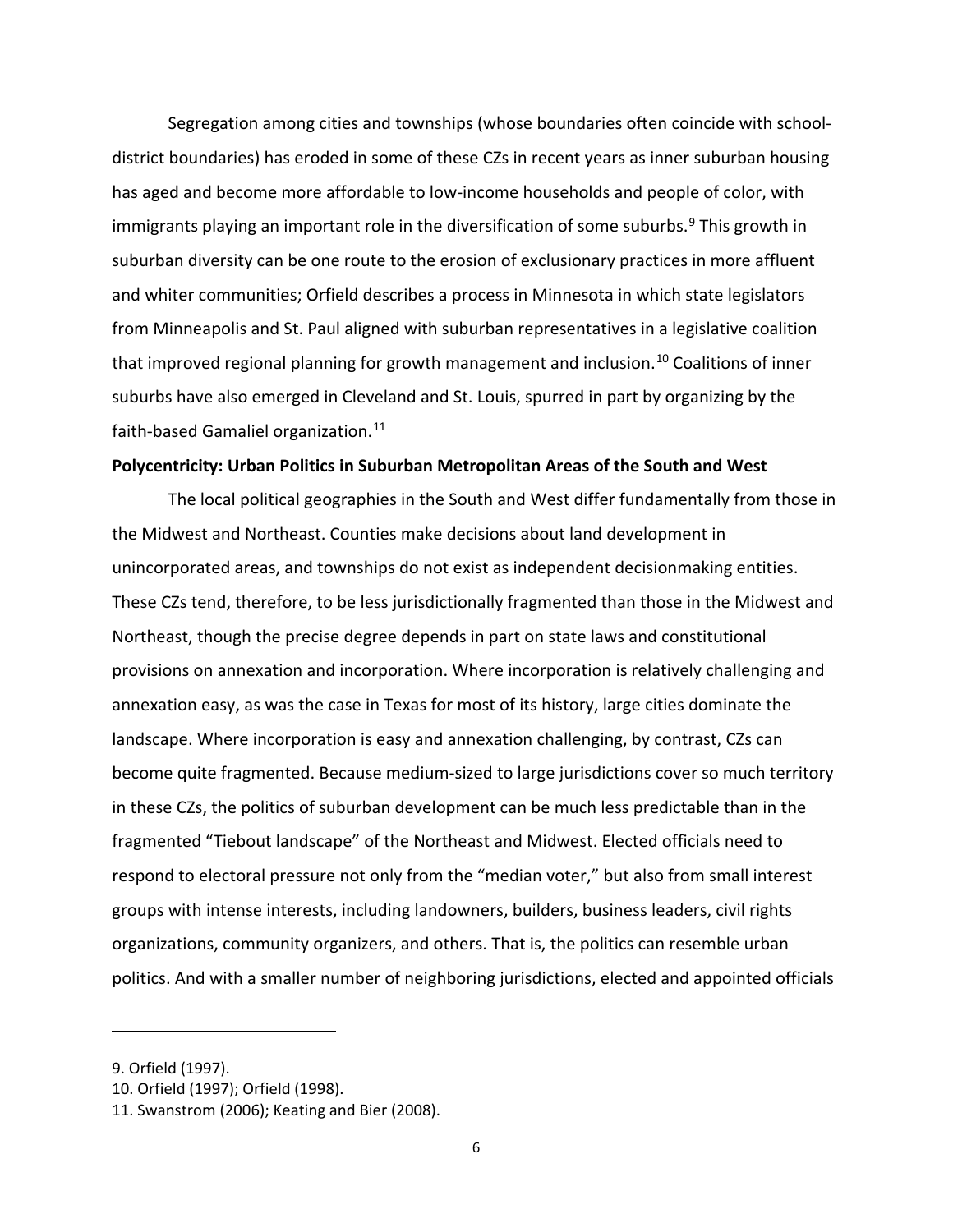understand more clearly that they cannot rely entirely on other cities or counties to accommodate all the low-cost housing.

While local decisionmakers in these less fragmented CZs may not be able or want to exclude low-income people and renters entirely from their borders, they often face intense pressure to keep people separated into homogeneous neighborhoods or districts. In these cases, the politics around housing development and subsidy often reflect the boundaries of school districts. Some western CZs also have a high degree of school-district fragmentation. Where a county has a single school district (as in most of the South), the politics of exclusion revolve around school attendance zones, with homeowners in public-school attendance areas where school test scores are high and students are predominantly white and Asian rallying to limit incursions by developers of low-cost and rental housing.

## **Houston, Chicago, and Washington, DC: Three Metropolitan Settings for Working Toward Inclusion**

Houston, Chicago, and Washington are three of the largest metropolitan areas in the US, with 3.4 million households in the Chicago commuting zone and about 2.4 million each in Houston and Washington in 2010. They also have substantial political complexity, with dozens of cities, multiple counties, and myriad special districts and school districts making decisions that affect housing supply and demand. The relationship between the central cities and other jurisdictions, too, varies: Chicago and Houston are both the largest jurisdictions in their commuting zones, whereas Washington, DC has a smaller residential population than three large suburban counties in Maryland and Virginia.

#### **Segregation**

All three regions are known for their racial and economic segregation, but here, too, there are differences (Figures 1a-1c). Of the top 100 commuting zones in the US, Chicago ranked 20th in the nation in 2010 for economic segregation, 10th for black-white segregation, and 9th for Hispanic-white segregation. Washington's economic segregation level is higher— 17th in the nation—but its black-white and Hispanic-white segregation levels are notably lower (34th and 49th). Houston, finally, has the lowest economic and black-white segregation of the

7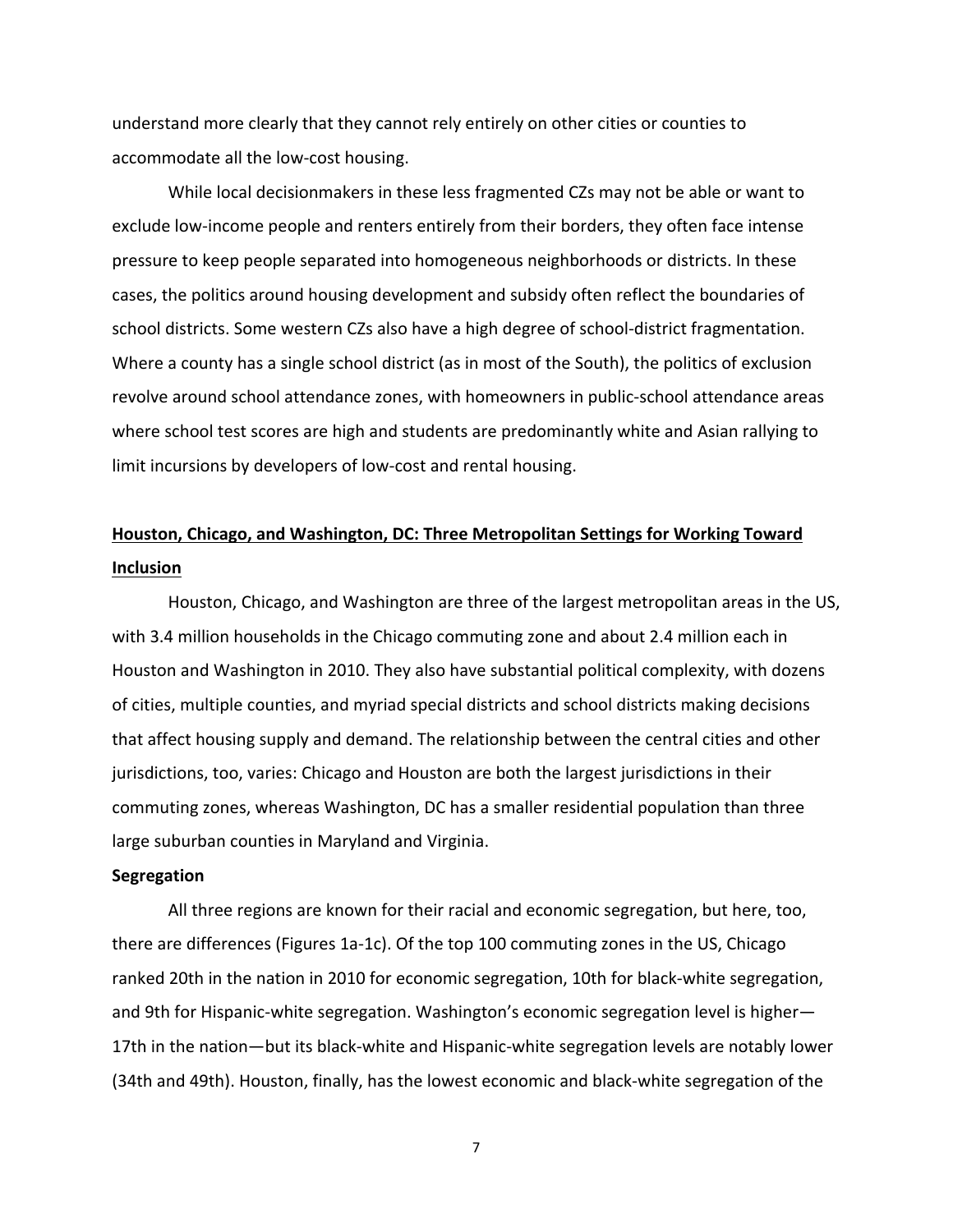three areas (28th and 45th, respectively), but higher Hispanic-white segregation than Washington (20th).

### **Figure 1a. Combined Economic and Racial Segregation, 100 Most Populous Commuting Zones, 2010**



Circle sizes represent each region's population.

Source: Urban Institute, "The Cost of Segregation," [http://www.urban.org/policy-centers/metropolitan-housing](http://www.urban.org/policy-centers/metropolitan-housing-and-communities-policy-center/projects/cost-segregation)[and-communities-policy-center/projects/cost-segregation.](http://www.urban.org/policy-centers/metropolitan-housing-and-communities-policy-center/projects/cost-segregation)

Note: Darker shades of blue indicate lower combined ranks and thus more segregated CZs. The combined rank is the unweighted average of black-white, Hispanic-white, and income-based segregation as measured by the spatial proximity index (a measure of racial clustering) and the generalized neighborhood sorting index (a measure of income clustering).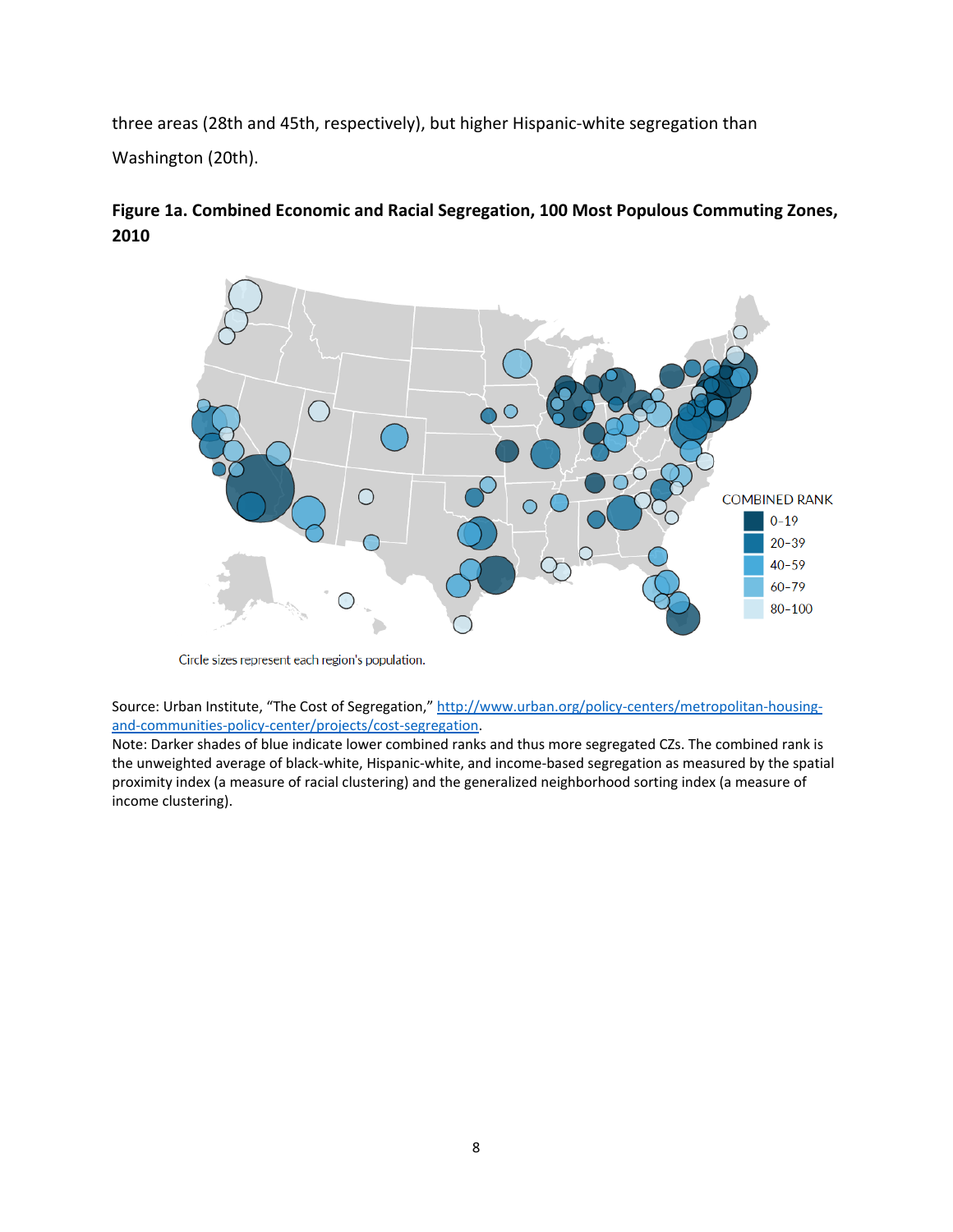**Figure 1b. Economic Segregation: Most Advantaged and Most Disadvantaged 10 Percent of Census Tracts in Chicago, Houston, and Washington Commuting Zones, 2006-10**



Source: Pendall and Hedman (2015). Base data: American Community Survey 2006-10. Note: Index based on a composite score of average household income, percent of adults with college degrees, percent homeownership, and median housing value. Blue areas are the highest 10 percent of tracts; orange areas are the lowest 10 percent of tracts, 2006-10.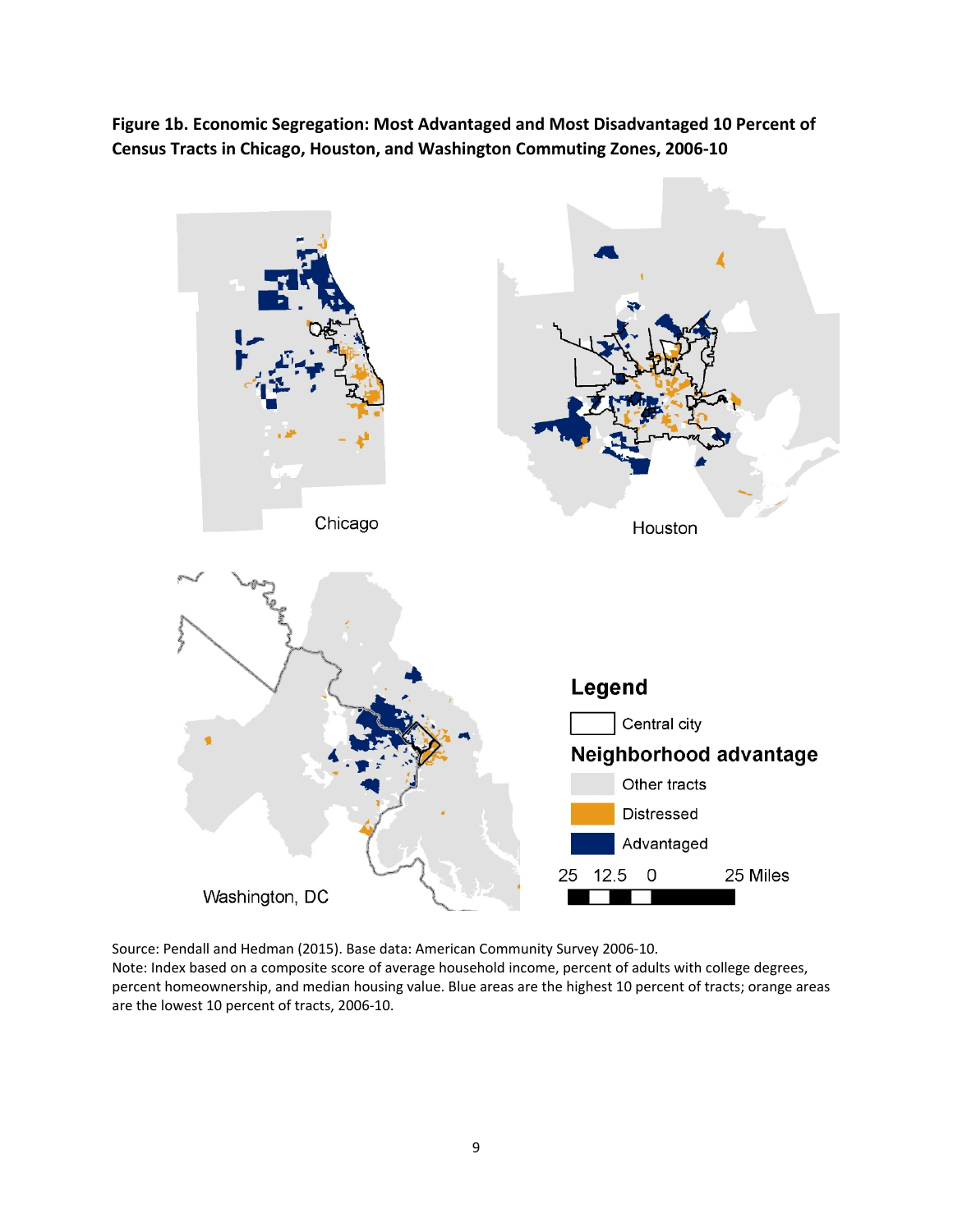**Figure 1c. Racial Segregation: Percent White Non-Hispanic, Chicago, Houston, and Washington Commuting Zones, 2011-15**



Source: American Community Survey 2011-15.

#### **Growth**

Recent and projected future growth trends for these three commuting zones range from very rapid in Houston to moderate in Chicago (Figure 2). From 1990 to 2010, the Houston CZ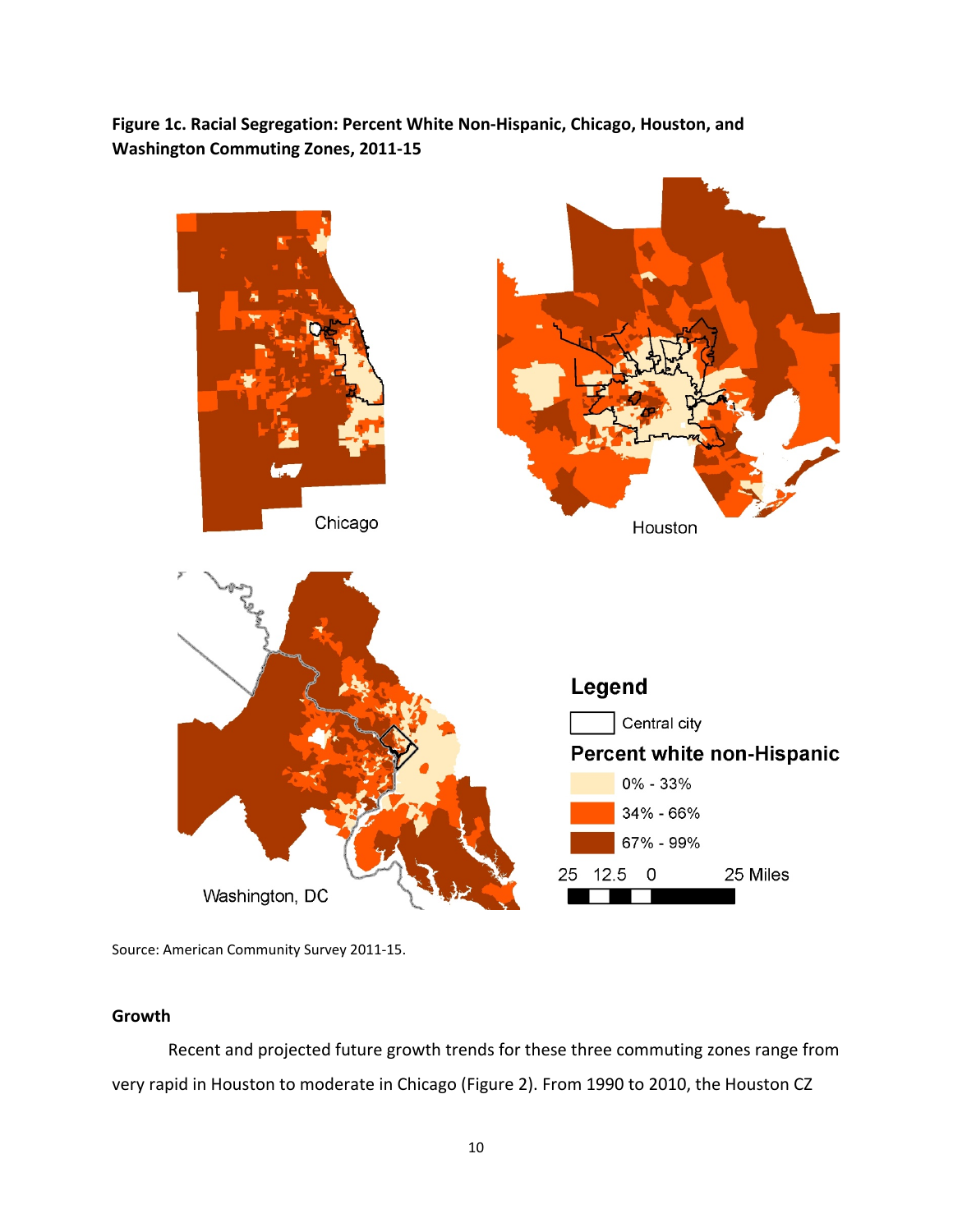experienced 52 percent growth in households; Washington households grew by 33 percent, and households in Chicago grew 18 percent. The magnitude of household growth from 1990 to 2010 is impressive: Houston added 681,000, Washington 502,000, and Chicago 460,000. If future growth trends resemble those of the recent past, each region, because of its youth, diversity, and attractiveness for economic activity, would add even more new households in this decade and the 2020s. Between 2010 and 2030, Houston could add another 850,000 households or more, Washington over 725,000, and Chicago another half million households.<sup>[12](#page-12-0)</sup> Like the rest of the nation, all three of these CZs will add a substantial number of older adult households over the next two decades (Figure 3). By 2030, over 1.1 million Chicago households are likely to be headed by someone aged 65 or older, compared with only 610,000 in 2010. Both Houston and Washington are likely to grow to over 700,000 older adult households in 2030 and over 800,000 in 2040, up from between 300,000 and 350,000 in 2010. The regions differ, however, in the growth prospects for households headed by people under 65 years old. If recent demographic trends hold in the next 25 years, then Chicago has apparently peaked at about 2.5 million households with a householder under 65 years old, whereas both Washington and Houston are on track to add between 600,000 and 700,000 households with householders under 65 years old from 2010 to 2040.

<span id="page-12-0"></span><sup>12.</sup> These projections use the Urban Institute's Mapping America's Futures local population projections, August 2015 vintage, and assume trends in household formation and homeownership attainment that will be documented in a forthcoming appendix.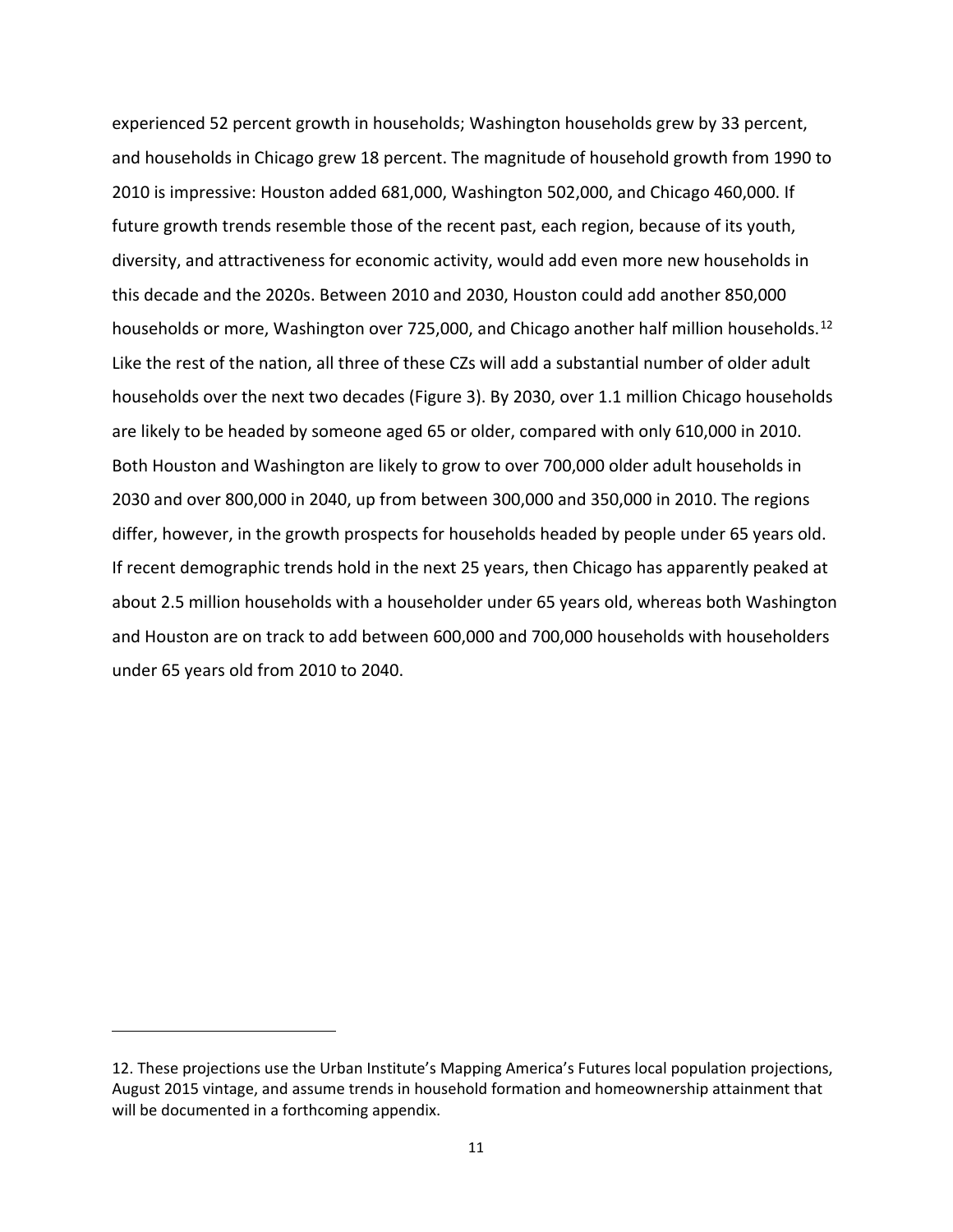**Figure 2. Households, 1990-2010 Observed and 2010-2040 Projected, Chicago, Houston, and Washington Commuting Zones**



**Figure 3. Households Headed by Older Adults and People Under Age 65, Chicago, Houston, and Washington Commuting Zones, 1990-2040**



Sources: U.S. Census, Urban Institute projections.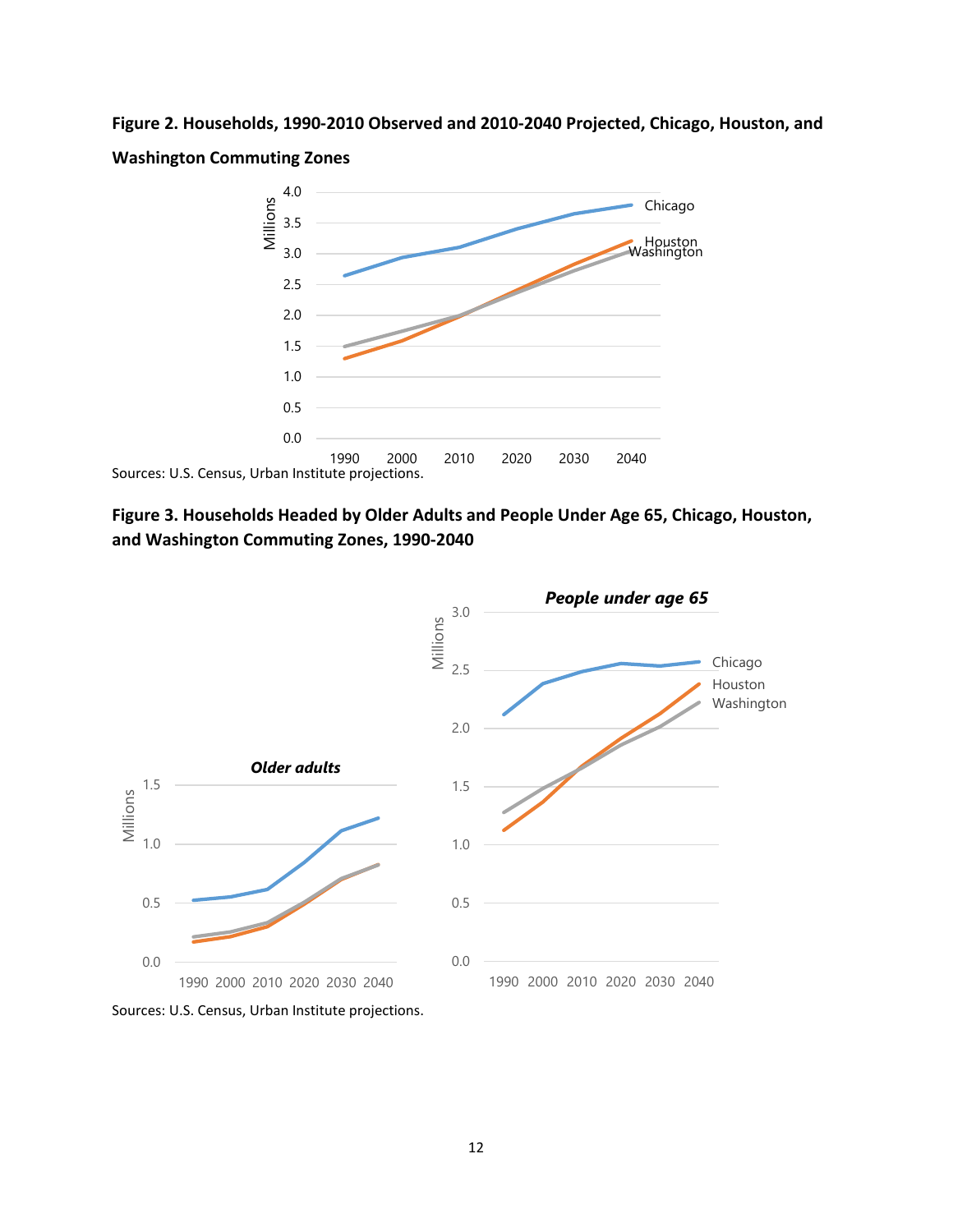In all three CZs, the bulk of the household growth is likely to be produced by increasing numbers of people of color (Figure 4). Already by 2010, no racial or ethnic group accounted for the majority of Houston's householders; white non-Hispanic householders in Houston will peak at about 1.0 million in the 2020s, and sometime in the 2030s Hispanics will surpass whites as the group with the largest number of householders. Washington is about to surpass Chicago among these three CZs with the largest number of black householders and will also experience robust growth in Hispanic and other-race householders. Chicago, finally, will continue to experience household growth almost entirely on the basis of growth in its Hispanic, Asian, and multiracial households. Black household growth has slowed significantly in Chicago and would turn negative in the 2020s if recent trends continue.







Notwithstanding the national trend of fast-growing demand for rental housing, all three of these CZs have homeownership attainment trends that tilt toward homeownership (Figure 5). They all had higher homeownership rates in 2010 than they did in 2000. Hispanics and other-race non-Hispanics account for bigger shares of their population and households than the national average, and both groups have in recent years exhibited stronger growth (or less decline) in homeownership than white and black non-Hispanics. Black non-Hispanics in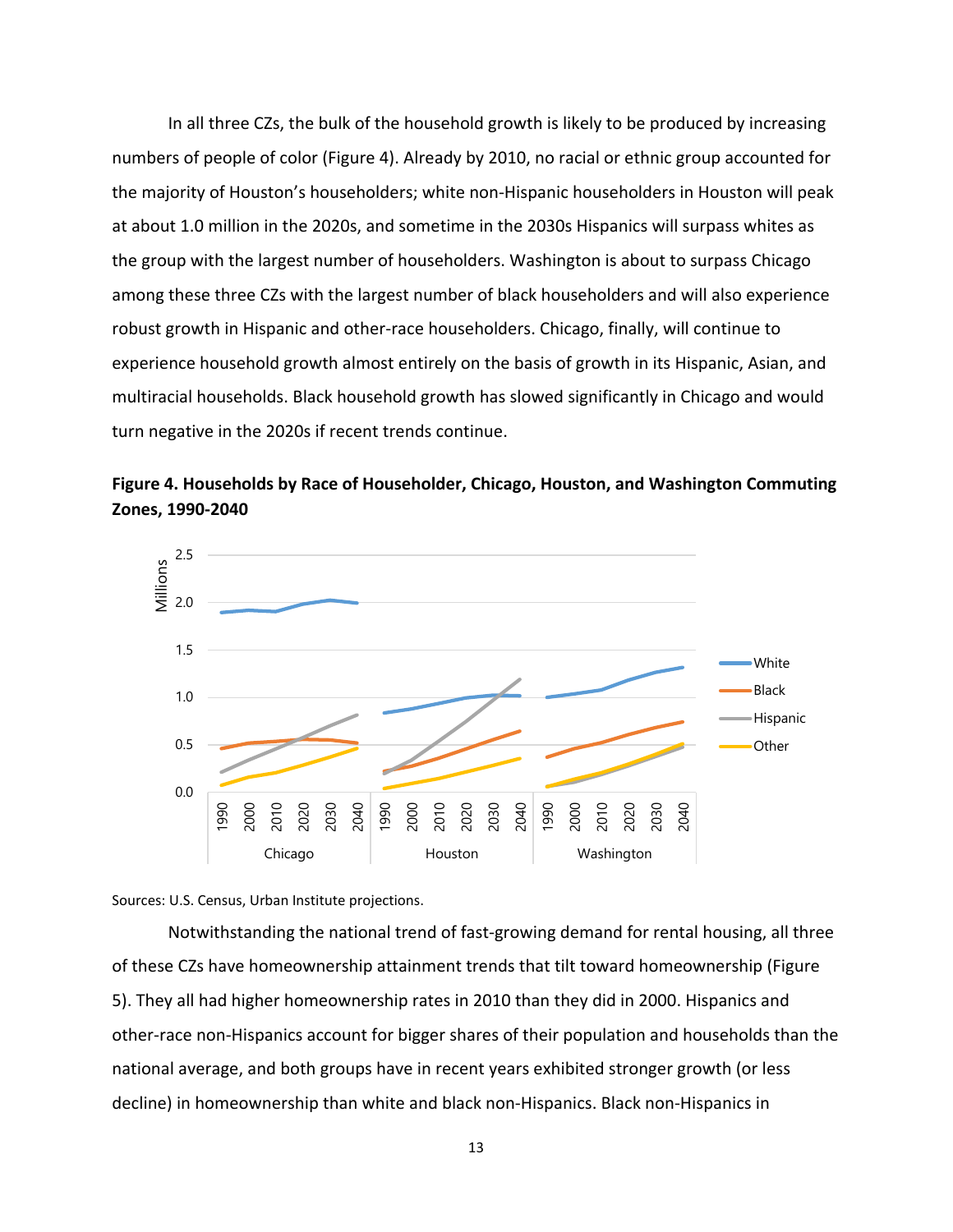Washington outnumber Hispanics and others, but their homeownership exceeds the national average and fell less in the recent crisis than did black homeownership in other parts of the US.



**Figure 5. Households by Tenure, Chicago, Houston, and Washington Commuting Zones, 1990- 2040**

Sources: U.S. Census, Urban Institute projections.

#### **Local Political Landscapes as Fields of Play for Inclusive Growth**

The three CZs discussed in this paper also have different geographies of land-use and housing decisionmaking that shape the locus of action for efforts to boost inclusion in different kinds of neighborhoods. The papers by Novara and Khare (Chicago) and Fulton and Shelton (Houston) both focus mainly or exclusively on the central city as the main actor in pursuing inclusive policies; Lung-Amam (Washington), by contrast, goes decisively to the regional level with her paper. While this may seem inconsistent, the underlying principle is quite consistent: focus energy for political change where the payoff is greatest.

Chicago's political geography exemplifies fragmented land-use and housing decisionmaking. It has 302 villages, cities, and counties that exercise control over planning, zoning, and subdivision regulations within a state legislative framework that allows much and demands little in the way of economic and racial inclusion or exclusion (Table 1). The city of Chicago accounts for 34 percent of the CZ population, but over 40 percent of the population lives in municipalities and unincorporated county areas with fewer than 50,000 residents. Apart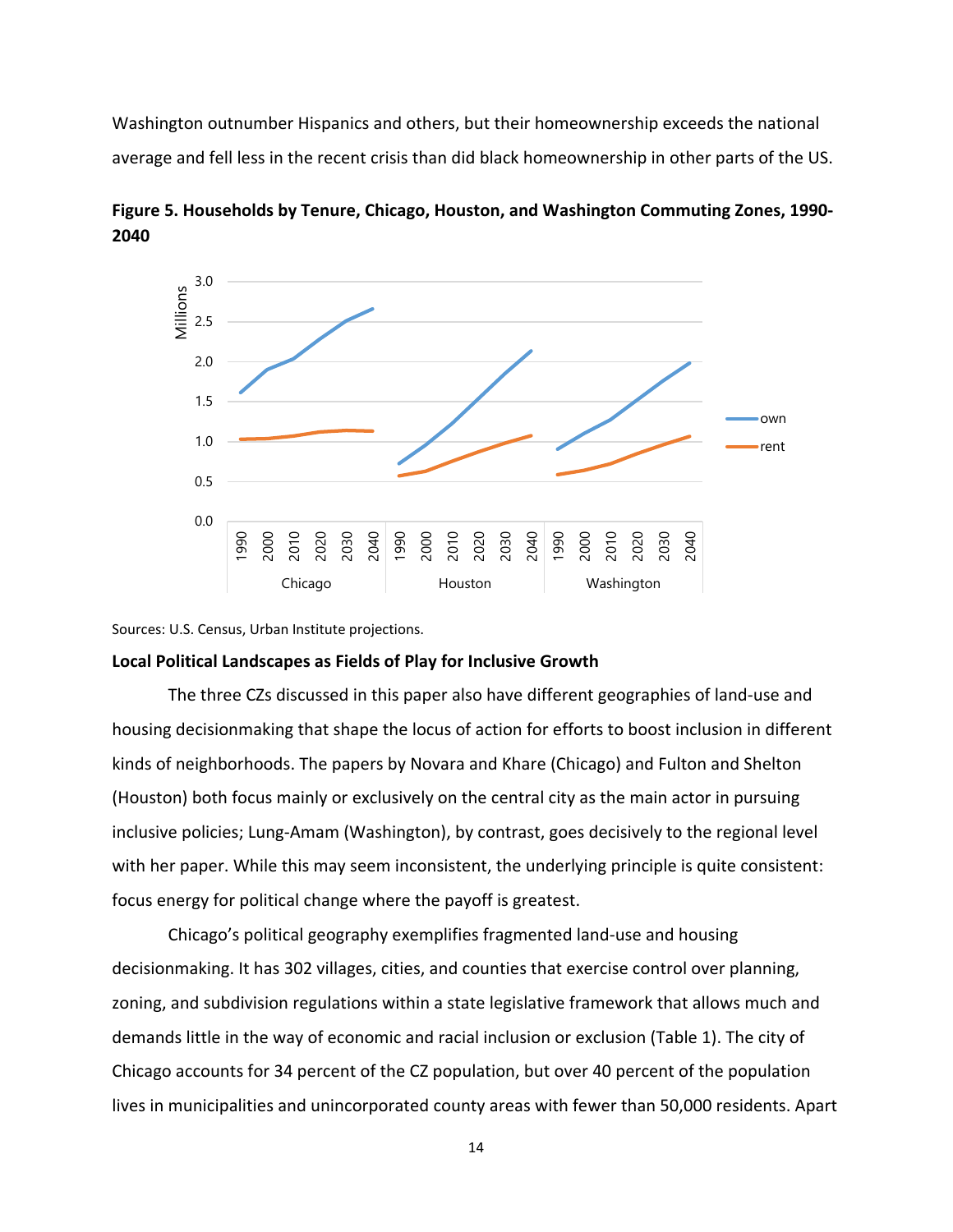from Chicago, only six jurisdictions have more than 100,000 residents, and none of these has more than 250,000. That is, the Chicago CZ conspicuously lacks a tier of medium-sized jurisdictions. Given the disappointing results of the Affordable Housing Planning and Appeals Act of 2004, an "anti-snob zoning" law modeled on Massachusetts's Chapter 40B, action to reduce exclusion in the more affluent suburbs looks from ground level like more effort than it may be worth, while efforts to boost the predominantly low-income African American suburbs south and west of Chicago could be at least as challenging, considering their very low level of municipal capacity.

Logically, then, Novara and Khare spend most of their time on tactics to integrate higher-opportunity and distressed neighborhoods in Chicago itself. They point out that the political energy and policy innovation have centered mainly on sustaining affordability in gentrification-prone neighborhoods and to an extent on creating more opportunity in safe, high-opportunity neighborhoods with dense and diverse housing, decent elementary schools, and good access to transit. But many other Chicago neighborhoods have suffered disinvestment and population loss for so long that they face dim prospects for near-term redevelopment. Reducing the concentration of new affordable housing in these neighborhoods seems like a logical necessity, but what resources does the city have to stimulate economic development and attract middle-class households to these neighborhoods?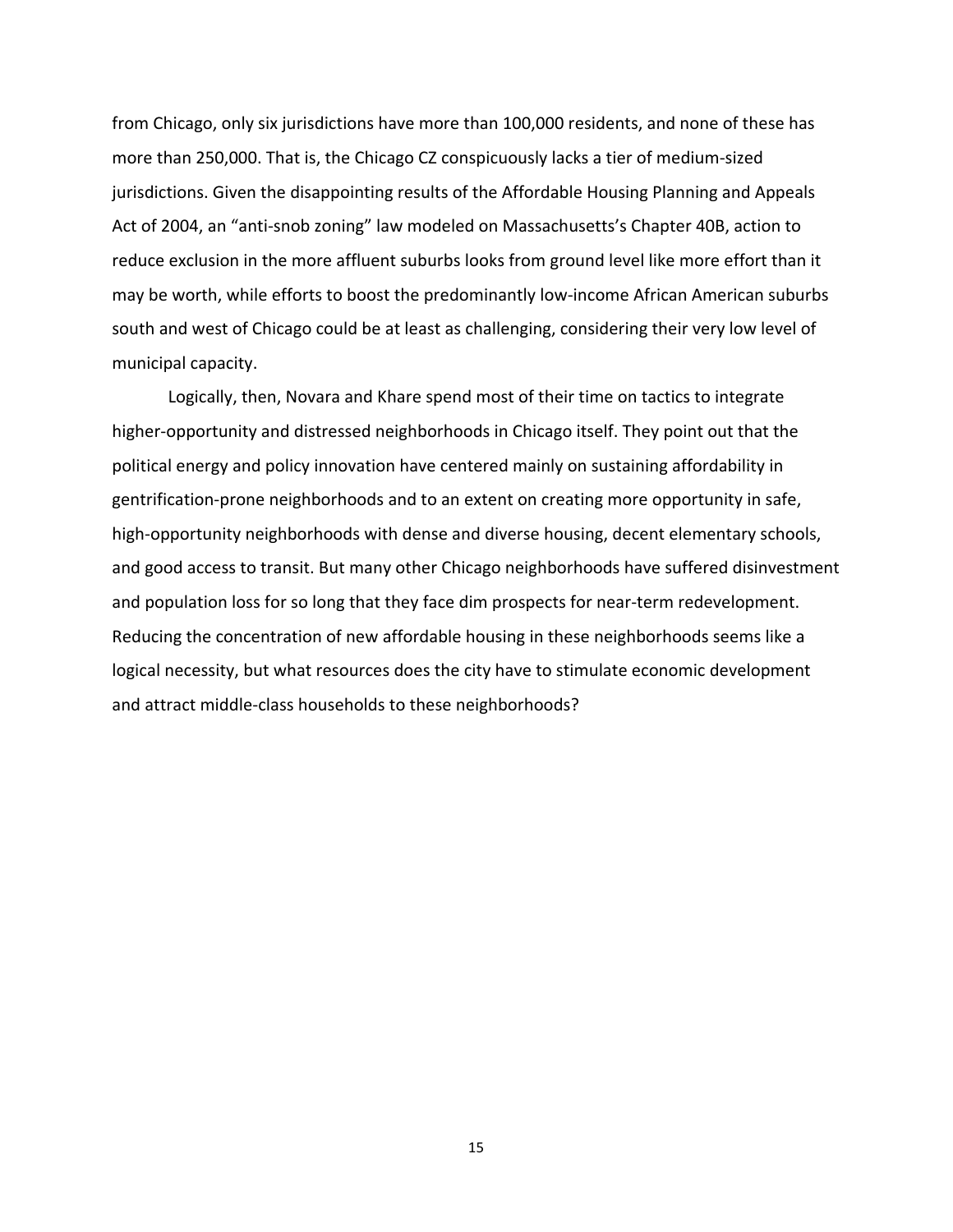| Population of<br>jurisdiction | Chicago              |            | Houston              |            | Washington    |            |
|-------------------------------|----------------------|------------|----------------------|------------|---------------|------------|
| (thousands)                   | <b>Jurisdictions</b> | Population | <b>Jurisdictions</b> | Population | Jurisdictions | Population |
| $<$ 10                        | 139                  | 553,003    | 77                   | 172,175    | 70            | 185,228    |
| $10 - 25$                     | 91                   | 1,545,338  | 21                   | 322,410    | 11            | 195,199    |
| $25 - 50$                     | 44                   | 1,476,391  | 8                    | 304,797    | 4             | 135,965    |
| 50-100                        | 21                   | 1,405,431  | 5                    | 357,744    | 6             | 376,891    |
| 100-250                       | 6                    | 805,688    | 1                    | 149,043    | 5             | 719,458    |
| 250-500                       | 0                    | 0          | $\overline{2}$       | 700,269    | 2             | 652,402    |
| 500-1M                        | 0                    | 0          | 0                    | 0          | 3             | 2,043,910  |
| $1M+$                         | 1                    | 2,695,598  | $\overline{2}$       | 3,660,914  | 1             | 1,042,465  |
| Total                         | 302                  | 8,481,449  | 116                  | 5,667,352  | 102           | 5,351,518  |

#### **Table 1. Land-Use Decisionmaking Jurisdictions, Chicago, Houston, and Washington, 2010**

|                         | . <del>.</del>       |            |               |            |                      |            |  |  |
|-------------------------|----------------------|------------|---------------|------------|----------------------|------------|--|--|
|                         | <b>Jurisdictions</b> | Population | Jurisdictions | Population | <b>Jurisdictions</b> | Population |  |  |
| $<$ 10                  | 46%                  | 7%         | 66%           | 3%         | 69%                  | 3%         |  |  |
| $10 - 25$               | 30%                  | 18%        | 18%           | 6%         | 11%                  | 4%         |  |  |
| 25-50                   | 15%                  | 17%        | 7%            | 5%         | 4%                   | 3%         |  |  |
| 50-100                  | 7%                   | 17%        | 4%            | 6%         | 6%                   | 7%         |  |  |
| 100-250                 | 2%                   | 9%         | 1%            | 3%         | 5%                   | 13%        |  |  |
| 250-500                 | 0%                   | 0%         | 2%            | 12%        | 2%                   | 12%        |  |  |
| 500-1M                  | 0%                   | 0%         | 0%            | 0%         | 3%                   | 38%        |  |  |
| $1M+$                   | 0%                   | 32%        | 2%            | 65%        | 1%                   | 19%        |  |  |
| SOUTCA' LLS CANSUS 2010 |                      |            |               |            |                      |            |  |  |

*Percent of total*

Source: U.S. Census 2010.

Like Novara and Khare, Fulton and Shelton place most of their emphasis on the largest city in their CZ, but for another reason: it's practically the only jurisdiction with enough population to make a difference. The city of Houston accounts for 37 percent of the CZ's population, but another 28 percent of the CZ's population (1.6 million) lives in unincorporated areas within Harris County, mostly in the extraterritorial jurisdictions of Houston (which extend up to five miles beyond its city limits) or smaller municipalities. (Texas cities' authority to regulate subdivisions, issue building permits, and enforce building codes—but not to zone extends into extraterritorial jurisdictions (ETJs), unincorporated areas whose boundaries range from one-half mile to five miles beyond city limits.) Texas grants broad land-use planning, zoning, and subdivision regulation to its home-rule cities (including most of the cities in the CZ), but does not require any of these controls; as Fulton and Shelton note, Houston does not have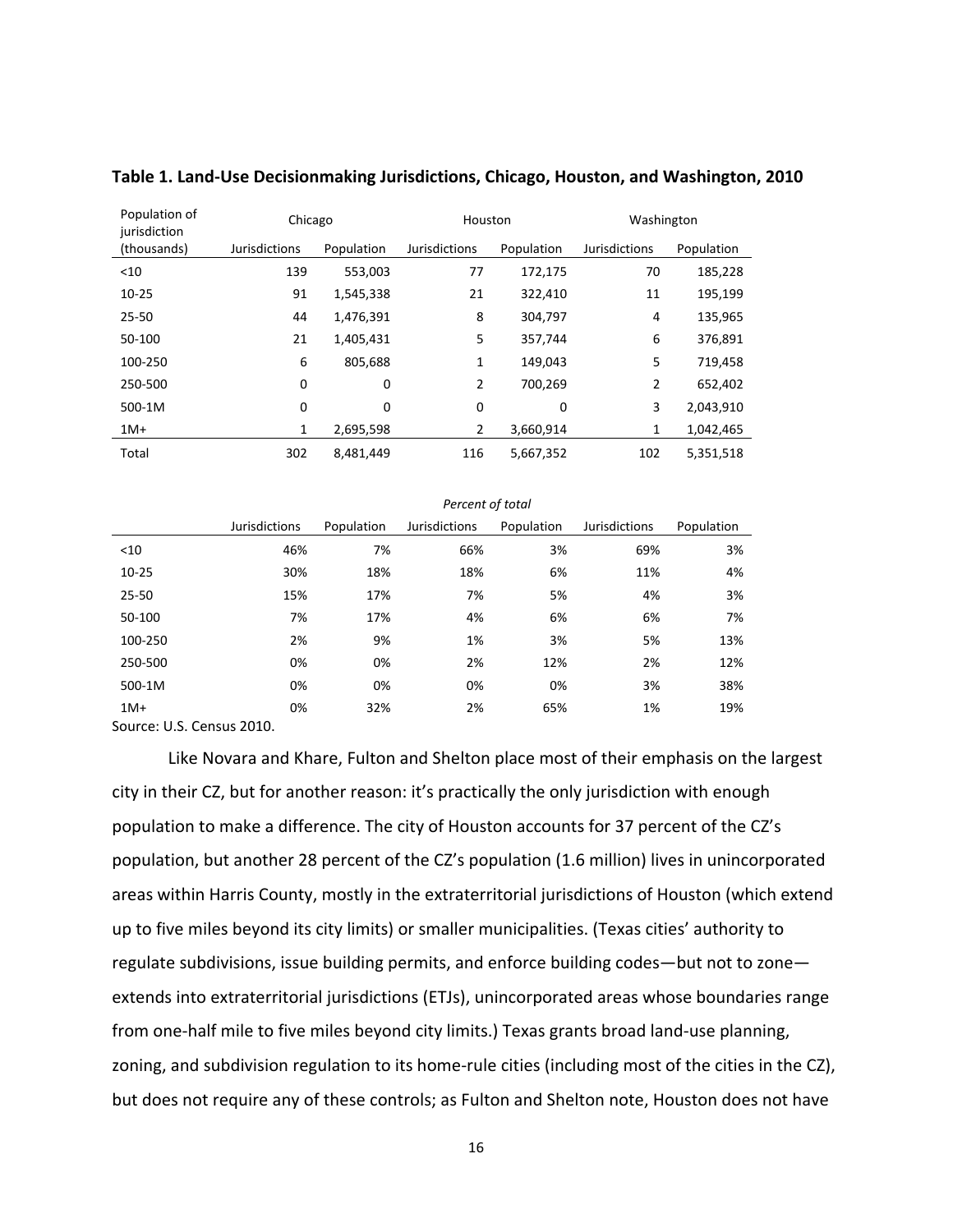zoning but instead uses other regulations to accomplish many of the purposes of zoning. Counties in Texas do not have power to zone unincorporated areas beyond ETJs, having been extended only the prerogative of subdivision regulation and building permit approval.<sup>[13](#page-18-0)</sup> Only one other city, Pasadena, has more than 100,000 people. But the dominance of Houston and Harris County means that only 14 percent of the CZ's residents live in jurisdictions under 50,000 residents.

Initiatives within the city of Houston itself therefore have the potential to make a significant difference in access to opportunity. The city still has large amounts of vacant land and many thousands of acres in locations where it would be profitable to increase development density. Low-income residents currently live in many of these areas and are actively being displaced, but state law provides few mechanisms that allow cities to negotiate with developers to preserve affordability in gentrifying areas. Fewer tools yet are available to make inroads on inclusion in the unincorporated county areas where much new development occurs. No unit of local government can exercise much influence there on new development, especially beyond the ETJ, where developers can bypass city approvals for sewer and water connections by creating their own municipal utility districts (MUDs), special-purpose governments that finance infrastructure development on bonds that are repaid through property taxes on new residents. [14](#page-18-1)

With 602,000 residents in 2010, Washington, DC, is only the fourth-largest jurisdiction in its CZ; Fairfax (VA), Montgomery (MD), and Prince George's (MD) counties each have more residents. Six other counties and one city have over 100,000 residents. Only 9 percent of the CZ population lives in jurisdictions under 50,000 residents. Counties are strong units of government in both Maryland and Virginia for planning and zoning; in Maryland, they sometimes control zoning and building permits even within incorporated cities. Virginia's incorporated cities (e.g., Alexandria) are not sub-units of its counties, and they generally cannot annex outlying territory. Maryland is well-known as a "smart growth" state, requiring its jurisdictions to adopt comprehensive plans that designate areas for development and for

<span id="page-18-0"></span><sup>13.</sup> Henneberger, Carlisle, and Paup (2010).

<span id="page-18-1"></span><sup>14.</sup> Butler and Myers (1984).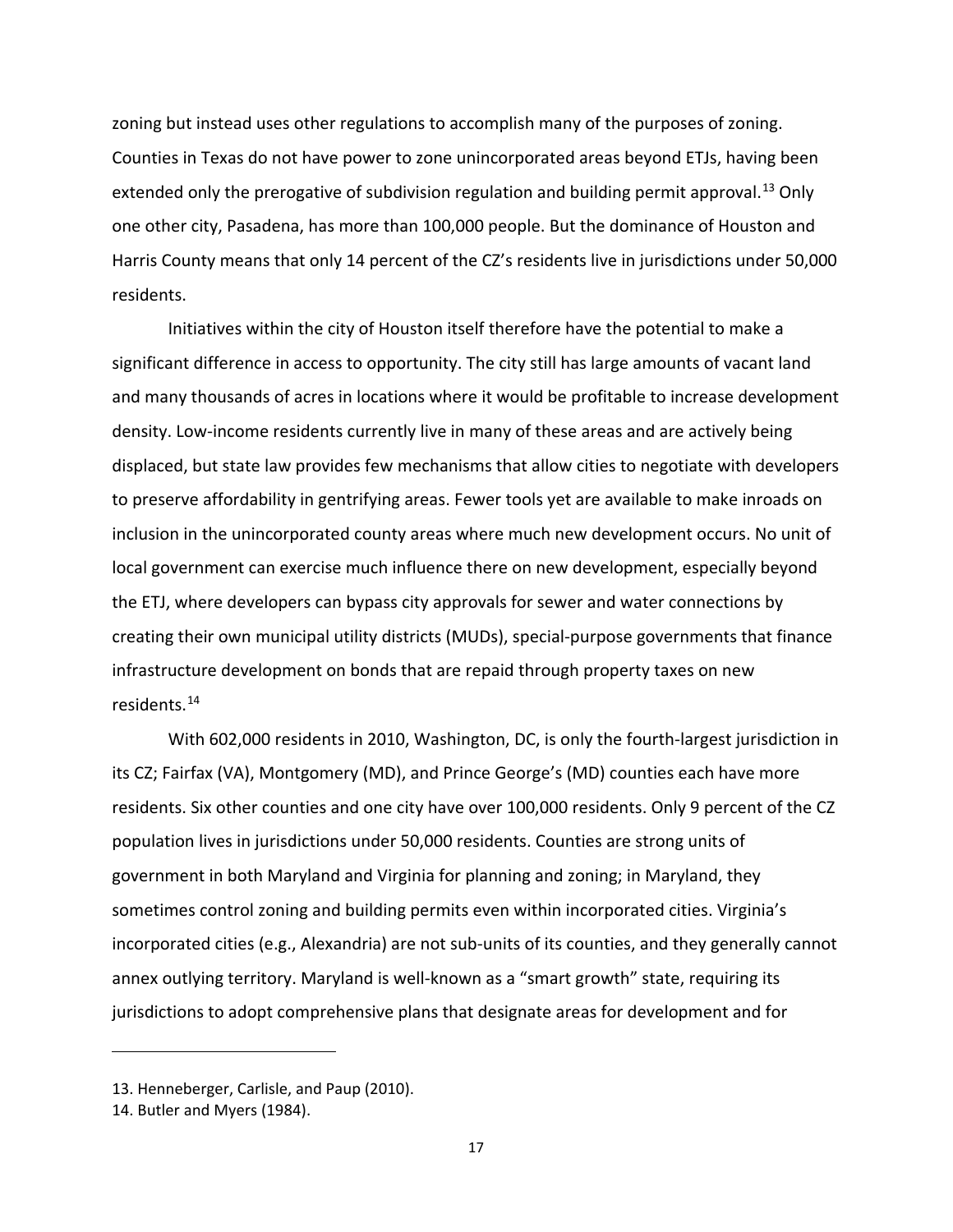preservation consistent with state law; state funds for significant infrastructure development are channeled to the "priority funding areas" developed as part of the planning process. Montgomery County in particular has led the nation in its adoption of a transfer of development rights program to preserve rural land by allowing development credit transfers from rural to urban areas, and also in its long-standing Moderately Priced Dwelling Unit ordinance, a productive local source of affordable housing that has resulted in substantial income mixing within developments throughout the county. Virginia's cities and counties do not face such state-level requirements; on the contrary, the prevailing "Dillon's rule" character of the state leads to the interpretation that local authority to do anything rests on explicit state grants of power.<sup>[15](#page-19-0)</sup> The District of Columbia, finally, has controlled its own land use since the 1970s Home Rule Act was passed. Development on non-federal land (about 75 percent of the city) is governed by the District's comprehensive plan and zoning ordinance, the main federal constraint to which is a maximum building height limit of 130 feet.

As Lung-Amam's paper shows, the Washington region's more affluent jurisdictions and the District itself have innovated for decades to build and preserve affordable housing. Yet the intensity of housing demand, especially given the region's rising income inequality, can make local advocates feel that it is already too late to turn back the tides of gentrification that are undermining affordability, transforming neighborhoods beyond recognition, and leading increasing numbers of lower-income young people (especially African Americans and Latinos) to live in suburban areas rather than in the District. To keep up with these changes in the region's housing market, Lung-Amam argues, the big jurisdictions that have until recently sought solutions by themselves would do better to join forces and take on the opportunities and challenges of growth together.

#### **Concluding Thoughts: Regional Challenges, Regional Approaches?**

Advocates, scholars, and planners have long advocated regional solutions to the challenge of inclusion. In some states and regions, this advocacy has borne fruit with fair-share

<span id="page-19-0"></span><sup>15.</sup> Richardson (2011).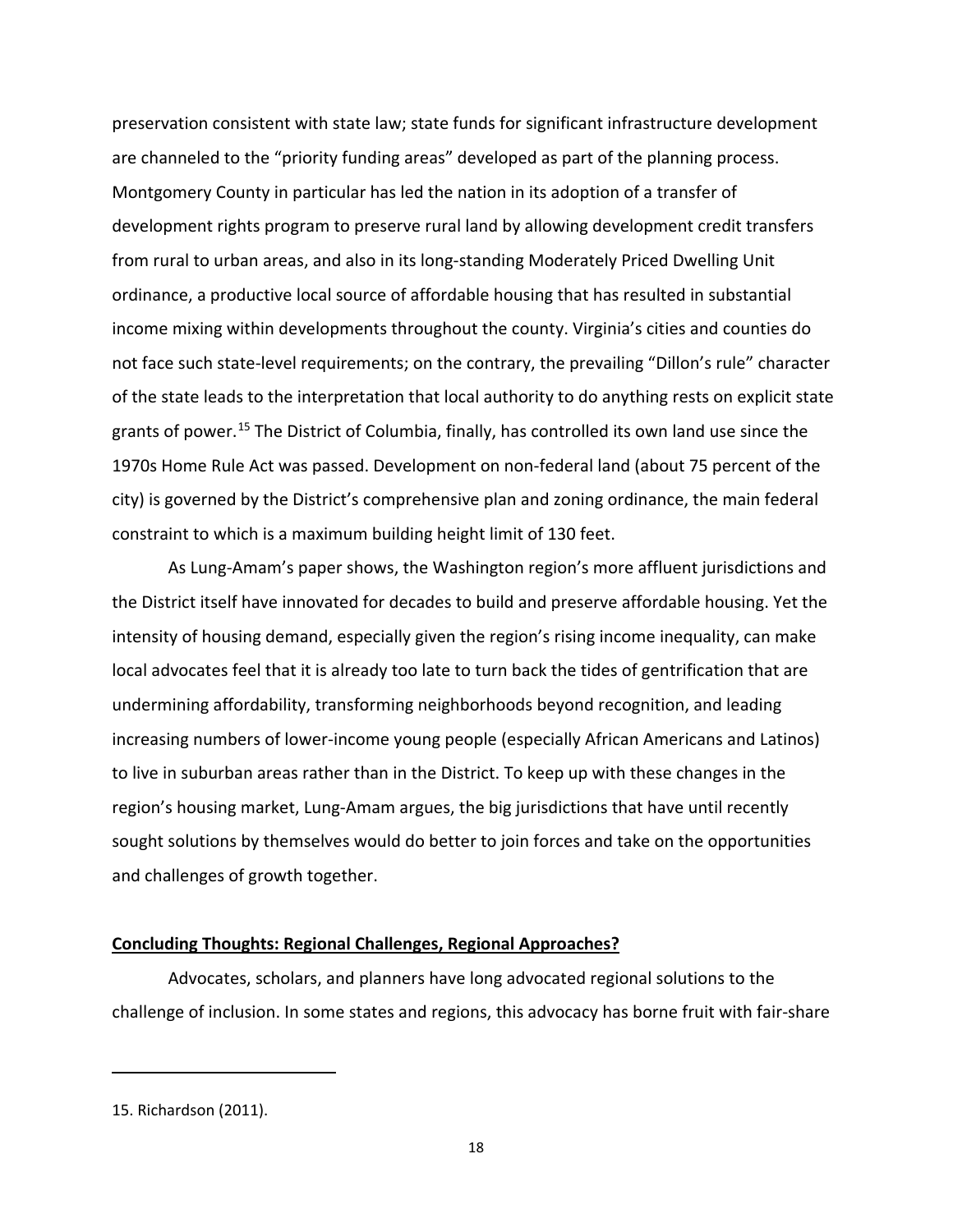systems that legislate the allocation of housing demand among jurisdictions (e.g., New Jersey, California, and Minneapolis-St. Paul). One of the most promising inventions of recent years in this regard, however, is the regional Assessment of Fair Housing (AFH), a voluntary approach to the requirement for planning and analysis that advances the Fair Housing Act's affirmatively furthering fair housing (AFFH) requirement.<sup>[16](#page-20-0)</sup> As a precursor to the regional AFH, HUD required metropolitan planning organizations and their partners to prepare Fair Housing and Equity Assessments (FHEAs) as a condition of receiving Sustainable Communities Planning Grants (SCPGs) awarded between 2010 and 2014. [17](#page-20-1)

While regional AFHs are not required and HUD's commitment to the AFFH rule under the current administration remains unknown, Chicago's metropolitan planning organization (CMAP) is already using its FHEA as the basis for a regional AFFH.[18](#page-20-2) The Houston-Galveston Area Council (HGAC) also received a Sustainable Communities Planning Grant and prepared its own FHEA.<sup>[19](#page-20-3)</sup> The Metropolitan Washington Council of Governments (MWCOG) was unsuccessful in its SCPG applications, but recent work by Urban Institute researchers as well as planners from MWCOG could form the basis of a regional AFH. The requirement for the FHEA, its evolution into the regional AFH, and the relationships built during the SCPG process among housing agencies, transit providers, regional transportation planners, and local land-use planners, may together be shifting the politics of regional planning for inclusion. The authors of these three papers have provided a good basis for future research that would explore how AFFH changes the calculus and political tactics of local stakeholders in their approaches to building more inclusive neighborhoods.

<span id="page-20-0"></span><sup>16.</sup> See 78 FR 43716, [https://www.federalregister.gov/d/2013-16751/page-43716.](https://www.federalregister.gov/d/2013-16751/page-43716)

<span id="page-20-1"></span><sup>17.</sup> Pendall et al. (2013). See also

[https://portal.hud.gov/hudportal/HUD?src=/program\\_offices/economic\\_development/place\\_based/fhe](https://portal.hud.gov/hudportal/HUD?src=/program_offices/economic_development/place_based/fhea) [a.](https://portal.hud.gov/hudportal/HUD?src=/program_offices/economic_development/place_based/fhea)

<span id="page-20-2"></span><sup>18.</sup> See Breymaier, Davis, and Fron (2013).

<span id="page-20-3"></span><sup>19.</sup> Houston-Galveston Area Council (2013).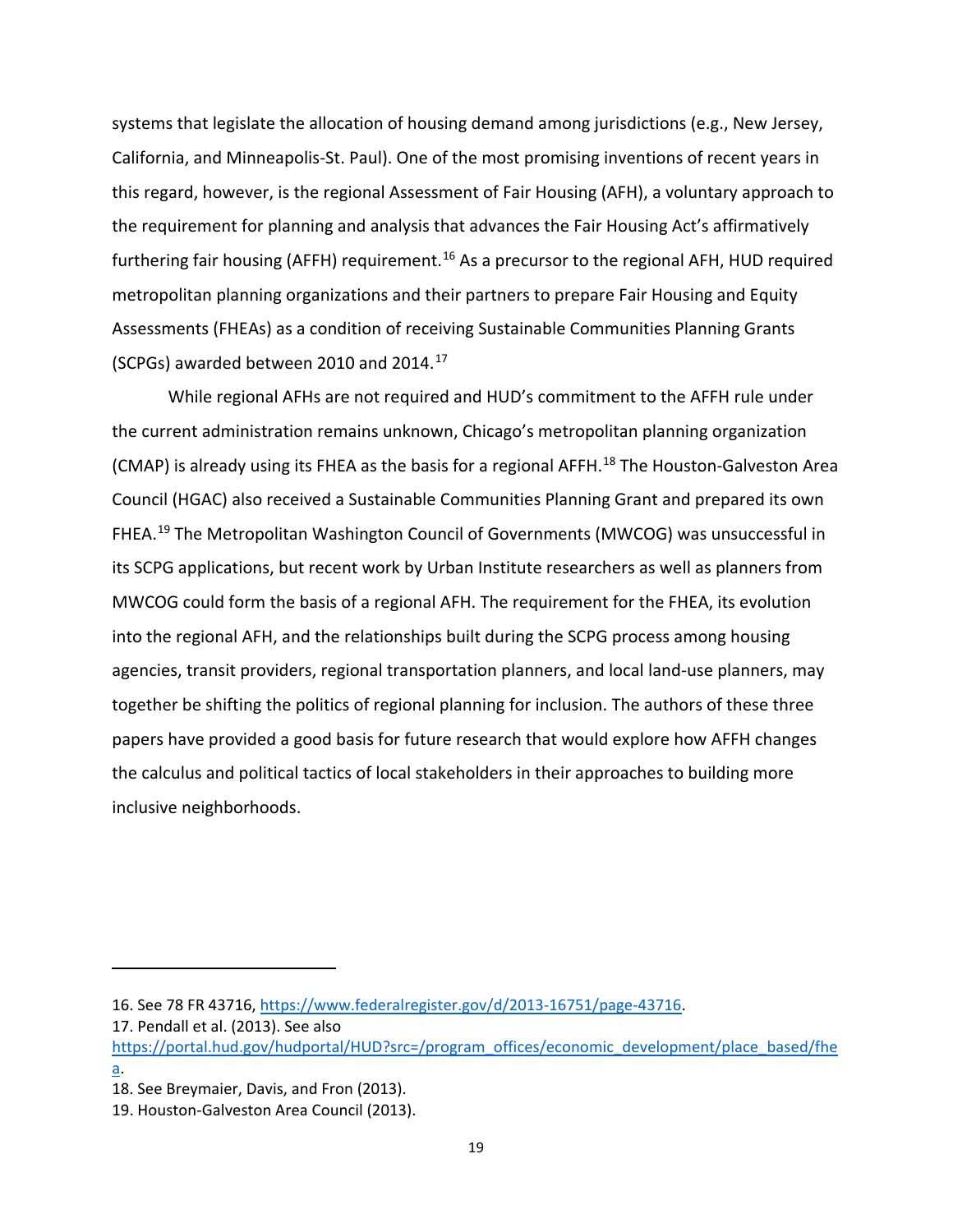#### **Bibliography**

- Breymaier, Rob, Morgan Davis, and Patricia Fron. 2013. "Fair Housing and Equity Assessment: Metropolitan Chicago." Chicago Metropolitan Agency for Planning and Chicago Area Fair Housing Alliance. Available at [http://www.cmap.illinois.gov/livability/housing/fair-housing.](http://www.cmap.illinois.gov/livability/housing/fair-housing)
- Butler, Kent S., and Dowell Myers. 1984. "Boomtime in Austin, Texas: Negotiated Growth Management." *Journal of the American Planning Association* 50, no. 4: 447-58.

Danielson, Michael N. 1976. *The Politics of Exclusion.* New York: Columbia University Press.

- DeGrove, John Melvin. 1992. *The New Frontier for Land Policy: Planning & Growth Management in the States.* Cambridge, MA: Lincoln Institue of Land Policy.
- Galster, George. 2012. *Driving Detroit: The Quest for Respect in the Motor City.* Philadelphia: University of Pennsylvania Press.
- Henneberger, John, Kristin Carlisle, and Karen Paup. 2010. "Housing in Texas Colonias." In *The Colonias Reader: Economy, Housing, and Public Health in US–Mexico Border Colonias*, edited by Angela J. Donelson and Adrian X. Esparza, 101-114. Tucson: University of Arizona Press.
- Houston-Galveston Area Council. 2013. "Fair Housing Equity Assessment." Available at http://www.ourregion.org/FHEA/FHEA-FINAL.pdf.
- Keating, W. Dennis, and Thomas Bier. 2008. "Greater Cleveland's First Suburbs Consortium: Fighting Sprawl and Suburban Decline." *Housing Policy Debate* 19, no. 3: 457-77.
- Orfield, Myron. 1997. *Metropolitics: A Regional Agenda for Community and Stability.* Washington, DC: Brookings Institution Press.
- ———. 1998. *American Metropolitics: The New Suburban Reality.* Washington, DC: Brookings Institution Press.
- Pendall, Rolf. 2000. "Local Land Use Regulation and the Chain of Exclusion." *Journal of the American Planning Association* 66, no. 2: 125-42.

Pendall, Rolf, and Carl Hedman. 2015. *Worlds Apart.* Washington, DC: Urban Institute.

- Pendall, Rolf, Robert Puentes, and Jonathan Martin. 2006. "From Traditional to Reformed: A Review of the Land Use Regulations in the Nation's 50 Largest Metropolitan Areas." Brookings Institution Metropolitan Policy Program.
- Pendall, Rolf, Sandra Rosenbloom, Diane K. Levy, Elizabeth Oo, Gerrit Knaap, Arnab Chakraborty, and Jason Sartori. 2013. "Can Federal Efforts Advance Federal and Local De-Siloing? Lessons from the HUD-EPA-DOT Partnership for Sustainable Communities." Washington, DC: Urban Institute. [http://www.urban.org/publications/412820.](http://www.urban.org/publications/412820)